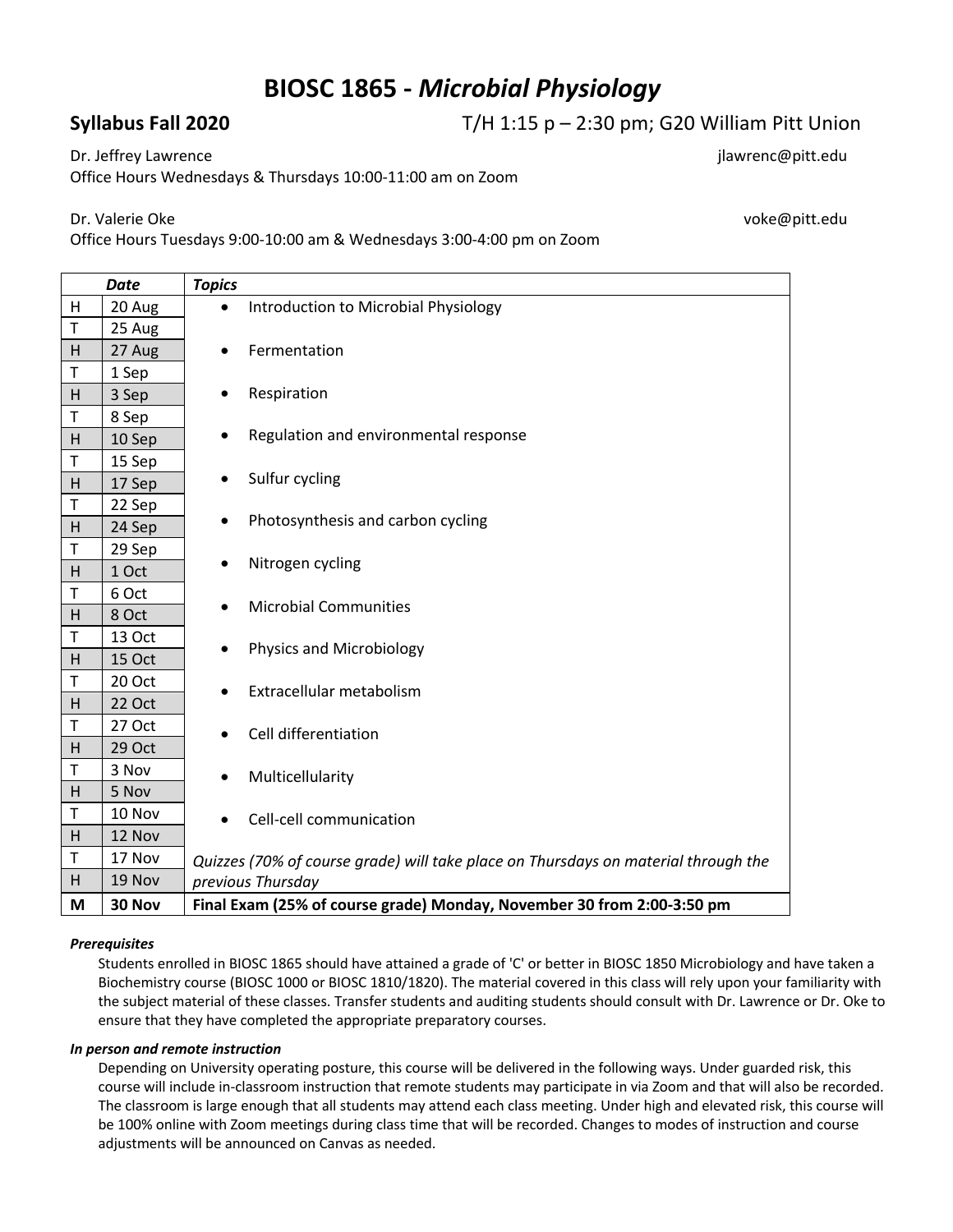### *COVID-19 safety*

In the midst of this pandemic, it is extremely important that you abide by public health regulations and University of Pittsburgh health standards and guidelines. While in class, at a minimum, this means you must wear a face covering and comply with physical distancing requirements; other requirements may be added by the University during the semester. These rules have been developed to protect the health and safety of all community members. Failure to comply with these requirements will result in you not being permitted to attend class in person and could result in a Student Conduct violation. For the most up-to-date information and guidance, please visit coronavirus.pitt.edu and check your Pitt email for updates before each class.

#### *Recording statement*

Lectures will be recorded on Zoom for students who are unable to attend class synchronously. These recordings will be available on Canvas and are only for use by students in this course during this term.

#### *Course materials and web site*

Detailed lecture notes, slides, and other material will be made available via Canvas.

#### *Textbook and readings*

Because a single textbook does not really cover the material in this course, we do not recommend any one in particular. The current textbook for BIOSC 1850, Joan Slonczewski's *Microbiology: An Evolving Science*, is helpful for background reading. Lecture notes for Dr. Lawrence's section, and review articles for Dr. Oke's section, will also be posted on Canvas.

#### *Quizzes and final exam*

There are no mid-term examinations. Weekly online quizzes will be open on Canvas on Thursdays from 2:10-2:30 pm. Quizzes will be 15 minutes in duration and cover material ending the previous week (*i.e*., material introduced in the previous lecture will not be covered in a quiz). The final exam will be given on Monday, November 30 from 2:00-3:50 pm.

#### *Missed quizzes or exam*

Quizzes are expected to be completed on the day they are given. To accommodate unforeseen circumstances (illness, internet connection issues, etc.), the lowest two quiz scores will be dropped from the calculation of final grades. Additional quizzes missed for medical reasons, or other extenuating circumstances, can be made up if written documentation is provided. Makeups will likely take the form of an oral exam. All students are required to take the final exam.

#### *Office hours*

Office hours for Dr. Lawrence and for Dr. Oke are noted above or you are welcome to make an appointment. Remember that office hours and appointments are useful for all students, whether you are performing poorly on quizzes or you are confused about a specific topic or you are confident in your grasp of the course material but want to ensure that your deductions and inferences are sound. You may utilize office hours of either of us regardless of who is currently teaching.

### *Final grades*

Final grades are calculated by combining points scored on the quizzes (70%), after dropping the lowest score, and the final exam (25%). The remaining 5% of your grade is earned by homework assignments. *Extra-credit assignments cannot be employed to augment final grades*. Petitions to regrade a quiz or exam must be made in writing within one week of the availability of the scored quiz or exam.

#### *G Grades*

G grades are given when students who have been attending a course and have been making regular progress are prevented by circumstances beyond their control from completing the course after it is too late to withdraw. You should submit a petition for a G grade in writing, including valid documentation. If you miss the final exam, you may receive a G grade if the above conditions are met.

#### *Disability Resources*

If you have a disability for which you are or may be requesting an accommodation, contact us and the Office of Disability Resources and Services, 140 William Pitt Union, (412) 648-7890 (phone) or (412) 624-3346 (Fax), as early as possible in the term. Disability Resources and Services will verify your disability and determine reasonable accommodations for this course.

#### *Email Communication*

Each student is issued a University email address (username@pitt.edu) which may be used for official communication with students. Students are expected to read email sent to this account on a regular basis. Failure to react in a timely manner does not absolve the student from complying with the content of the communications. Students that choose to forward their email to another address do so at their own risk. If e-mail is lost as a result of forwarding, it does not absolve the student from responding to official communications sent to their University e-mail address.